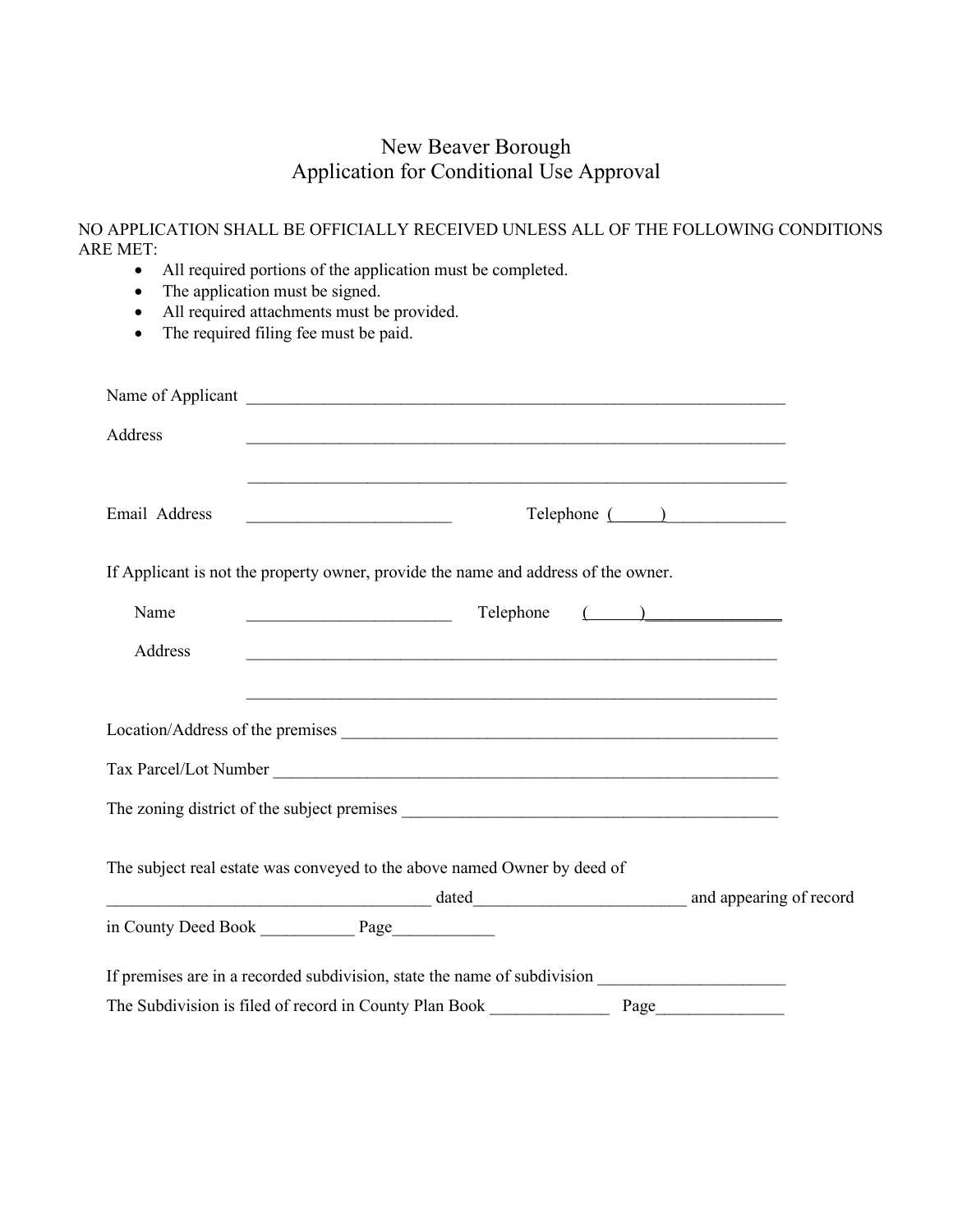Page 2 of 3 Application for Conditional Use Approval, New Beaver Borough

Current Use: <br>
Proposed Use: <br>
Proposed Use:

Current Improvements: \_\_\_\_\_\_\_\_\_\_\_\_\_\_\_\_\_\_\_\_ Proposed Improvements: \_\_\_\_\_\_\_\_\_\_\_\_\_\_\_\_\_\_\_\_

#### **A COPY OF THE DEED MUST BE ATTACHED TO THIS APPLICATION.**

# **A PLAN OR PLOT OF THE SUBJECT PARCEL MUST BE ATTACHED TO THIS APPLICATION SHOWING ABUTTING STREETS AND ROADS, CURRENT AND PROPOSED IMPROVEMENTS, LOT DIMENSIONS, TOTAL ACREAGE, SETBACKS AND ABUTTING PROPERTY OWNERS.**

**APPLICANTS MUST SUBMIT WITH THE APPLICATION A DETAILED NARRATIVE DESCRIBING EXACTLY WHAT IS BEING PROPOSED AND WHAT ACTION IS BEING REQUESTED BY THE PLANNING COMMITTEE AND BOROUGH COUNCIL.** 

**APPLICANT MUST BE PRESENT AT THE SCHEDULED MEETING OF THE BOROUGH COUNCIL FOR REVIEW AND ACTION TO BE TAKEN ON THE CONDITIONAL USE APPLICATION**.